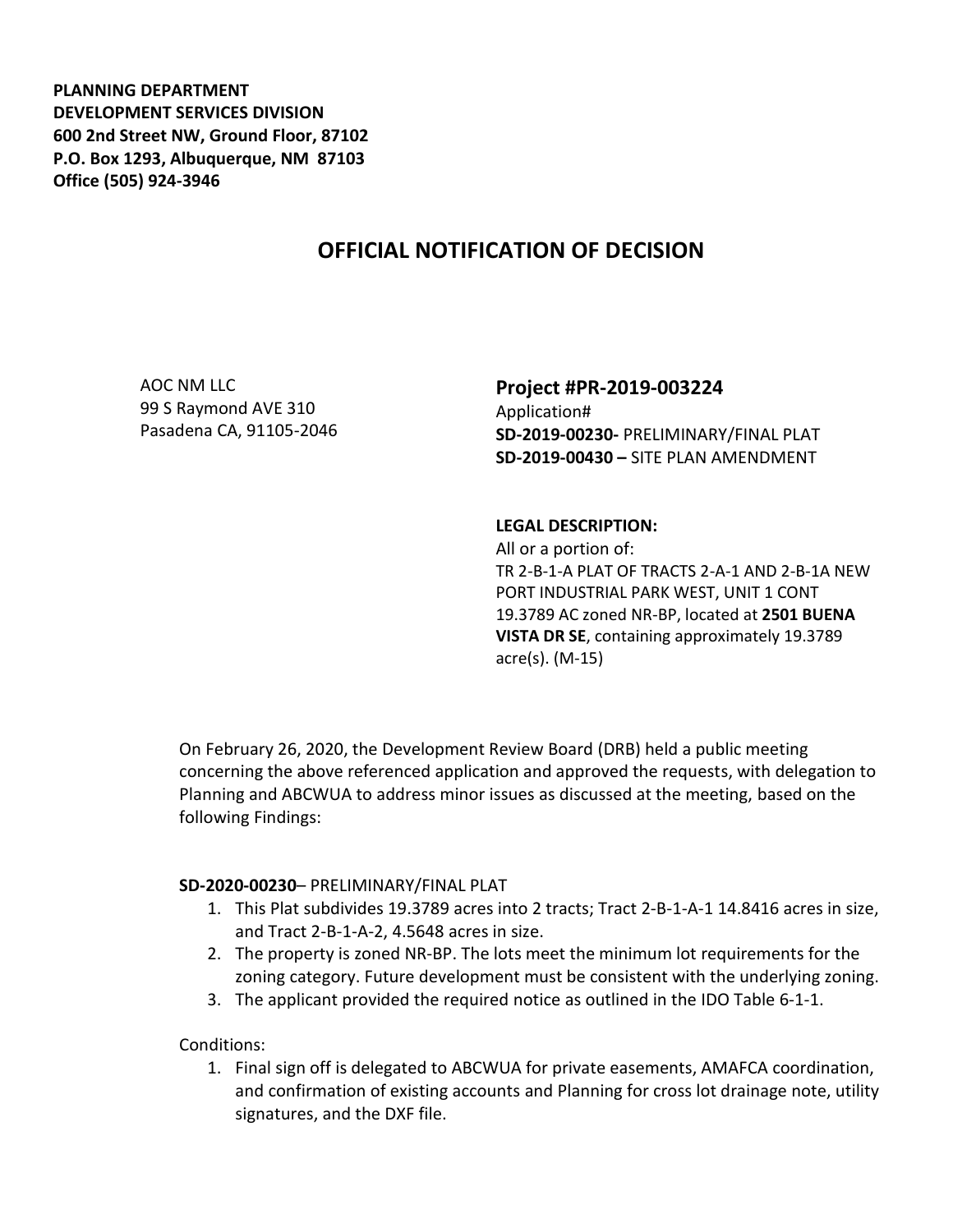Official Notice of Decision Project # PR-2019-003224 Application # SD-2020-00230 SD-2020-00430 Page 2 of 3

> 2. The applicant will obtain final sign off from Planning by March 25, 2020 or the case may be scheduled for the next DRB hearing and could be denied per the DRB Rules of Procedure.

## **SD-2020-00430 –** SITE PLAN AMENDMENT

1. The applicant proposes to amend the existing Site Development to show the new lot lines created by platting action in SD-2020-00230.

## Conditions:

- 1. Final sign off is delegated to Planning for final signatures.
- 2. The applicant will obtain final sign off from Planning by March 25, 2020 or the case may be scheduled for the next DRB hearing and could be denied per the DRB Rules of Procedure.

APPEAL: If you wish to appeal the decisions for the vacation or final plat (Preliminary Plats cannot be appealed according to the IDO), you must do so within 15 days of the DRB's decision or by **MARCH 25, 2020.**  The date of the DRB's decision is not included in the 15-day period for filing an appeal, and if the 15<sup>th</sup> day falls on a Saturday, Sunday or Holiday, the next working day is considered as the deadline for filing the appeal.

For more information regarding the appeal process, please refer to Section 14-16-6-4(U) of the Integrated Development Ordinance (IDO). A Non-Refundable filing fee will be calculated at the Land Development Coordination Counter and is required at the time the appeal is filed.

You will receive notification if any person files an appeal. If there is no appeal, you can receive Building Permits at any time after the appeal deadline quoted above, provided all conditions imposed at the time of approval have been met. Applicants submitting for building permit prior to the completion of the appeal period do so at their own risk. Successful applicants are reminded that there may be other City regulations of the IDO that must be complied with, even after approval of the referenced application(s).

Sincerely,

Walflery

Jolene Wolfley